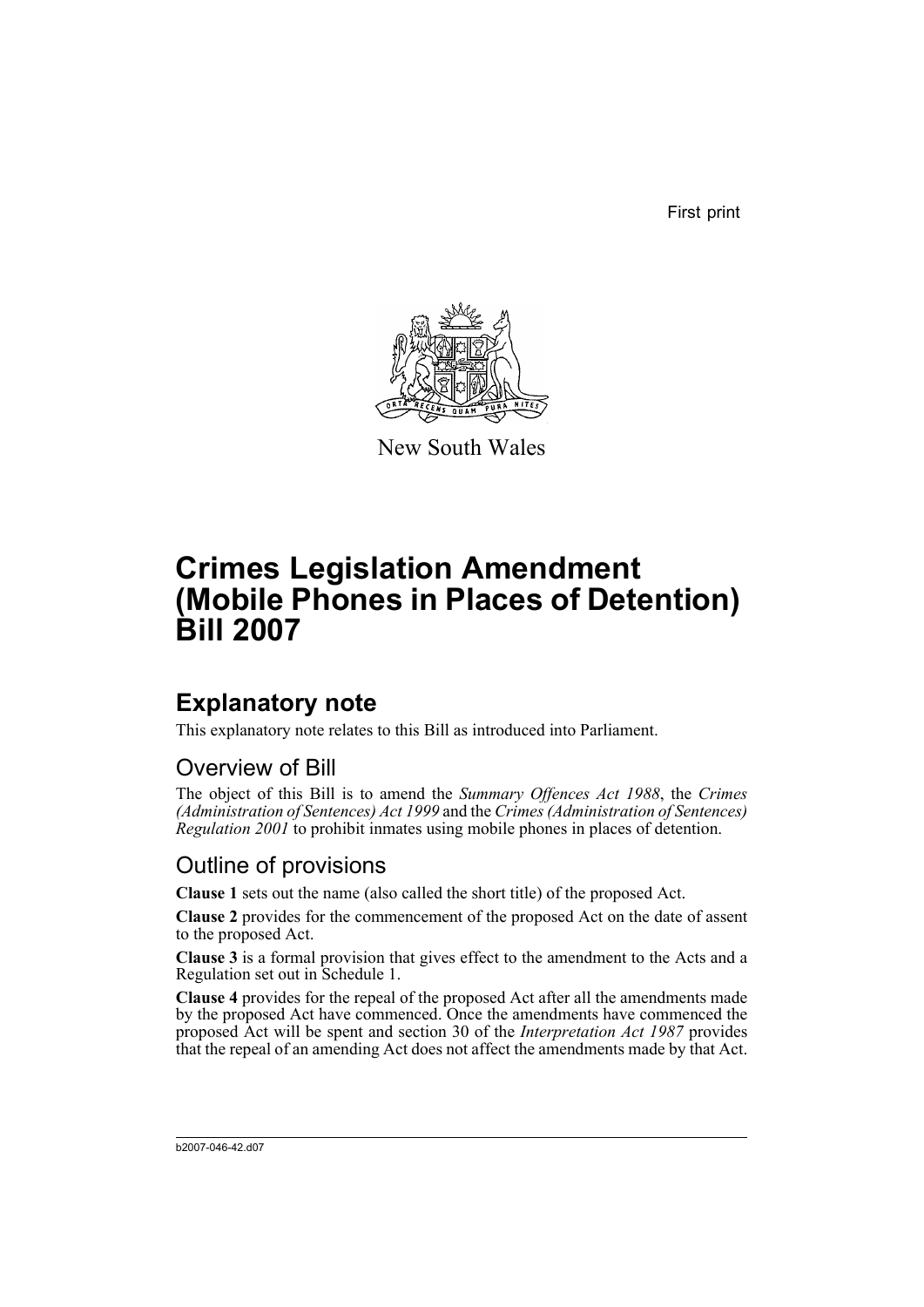Crimes Legislation Amendment (Mobile Phones in Places of Detention) Bill 2007

Explanatory note

### **Schedule 1 Amendments**

#### **Schedule 1.1 Amendment of Crimes (Administration of Sentences) Act 1999**

Section 56A of the *Crimes (Administration of Sentences) Act 1999* provides that the general manager of a correctional centre or a Visiting Magistrate dealing with a charge relating to a correctional centre offence arising out of the possession of a mobile phone or any part of it, a mobile phone SIM card or any part of it, or a mobile phone charger or any part of it may, if satisfied beyond reasonable doubt that the inmate is guilty of the offence, order that an inmate be deprived, for up to 6 months, of such withdrawable privileges as the general manager or Visiting Magistrate may determine.

**Schedule 1.1** makes a consequential amendment. It amends section 56A to provide that the general manager of a correctional centre or a Visiting Magistrate may make such orders relating to the deprivation of withdrawable privileges in relation to a correctional centre offence arising out of the use (in addition to the possession) of a mobile phone or any part of it, a mobile phone SIM card or any part of it, or a mobile phone charger or any part of it.

#### **Schedule 1.2 Amendment of Crimes (Administration of Sentences) Regulation 2001**

Clause 113B of the *Crimes (Administration of Sentences) Regulation 2001* provides that an inmate must not have in his or her possession in a place of detention a mobile phone or any part of it, a mobile phone SIM card or any part of it, or a mobile phone charger or any part of it. Contravention of the clause is a correctional centre offence (see clause 116 of, and Schedule 2 to, that Regulation) which gives rise to the correctional centre disciplinary measures set out in the *Crimes (Administration of Sentences) Act 1999* and the Regulation.

**Schedule 1.2** [1] amends clause 113B to expand the provision to also prohibit an inmate using a mobile phone, a mobile phone SIM card or a mobile phone charger (or any part of any of those things). The expanded provision will continue to be a correctional centre offence giving rise to the same correctional centre disciplinary measures. **Schedule 1.2 [2]** makes a consequential amendment.

#### **Schedule 1.3 Amendment of Summary Offences Act 1988**

Section 27DA of the *Summary Offences Act 1988* makes it an offence for an inmate, without reasonable excuse (proof of which lies on the inmate), to have in his or her possession in a place of detention a mobile phone or any part of it, a mobile phone SIM card or any part of it, or a mobile phone charger or any part of it. The offence carries a maximum penalty of imprisonment for 2 years or 50 penalty units (currently \$5,500), or both.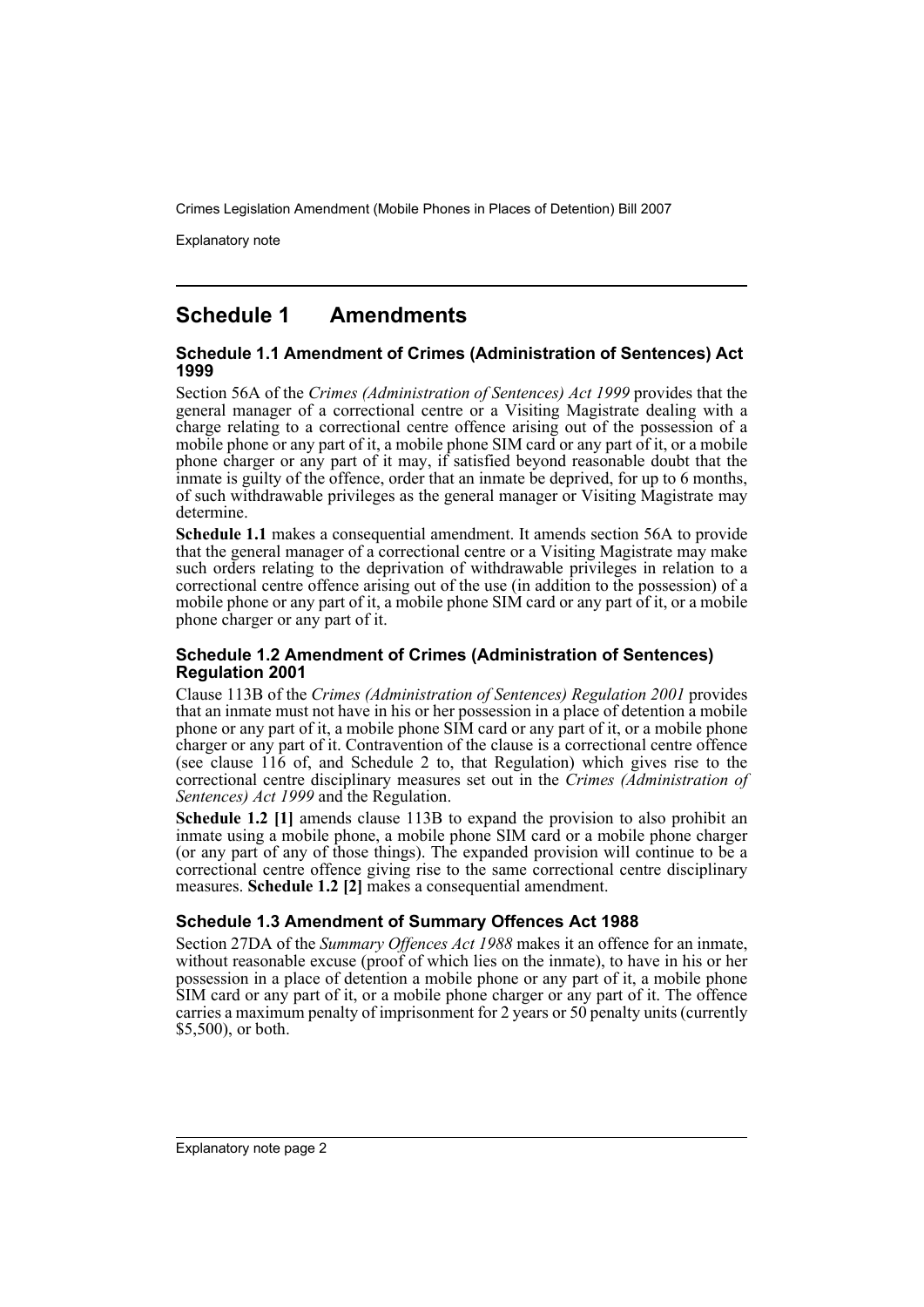Crimes Legislation Amendment (Mobile Phones in Places of Detention) Bill 2007

Explanatory note

**Schedule 1.3** amends section 27DA to expand the offence to also prohibit an inmate using a mobile phone, a mobile phone SIM card or a mobile phone charger (or any part of any of those things). The expanded offence will continue to carry the same maximum penalty of imprisonment for 2 years or 50 penalty units (currently \$5,500), or both.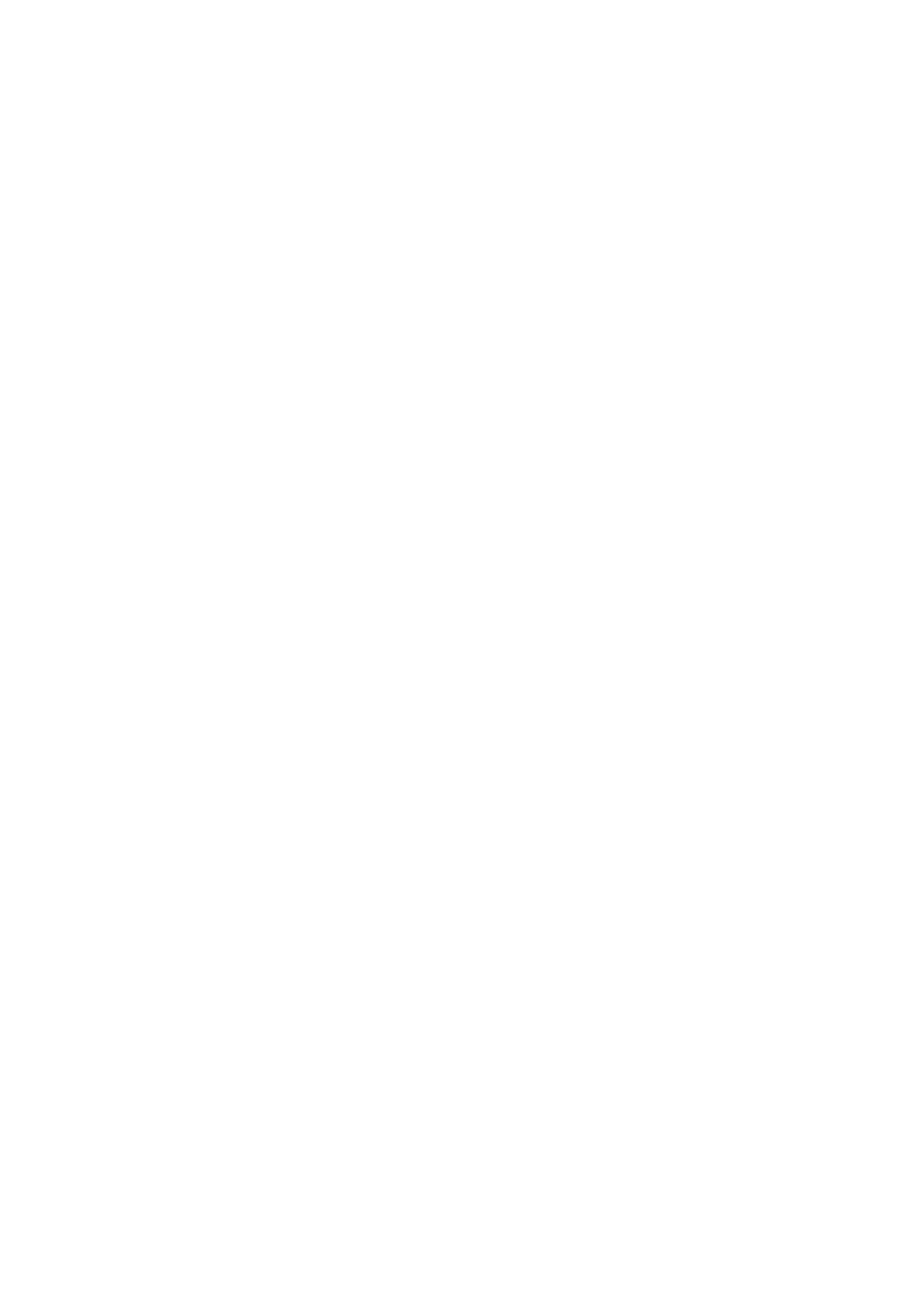First print



New South Wales

# **Crimes Legislation Amendment (Mobile Phones in Places of Detention) Bill 2007**

## **Contents**

|    |                                  | Page          |
|----|----------------------------------|---------------|
| 1. | Name of Act                      |               |
| 2. | Commencement                     | 2.            |
| -3 | Amendment of Acts and Regulation | 2             |
| 4  | Repeal of Act                    | $\mathcal{D}$ |
|    | Schedule 1 Amendments            | 3             |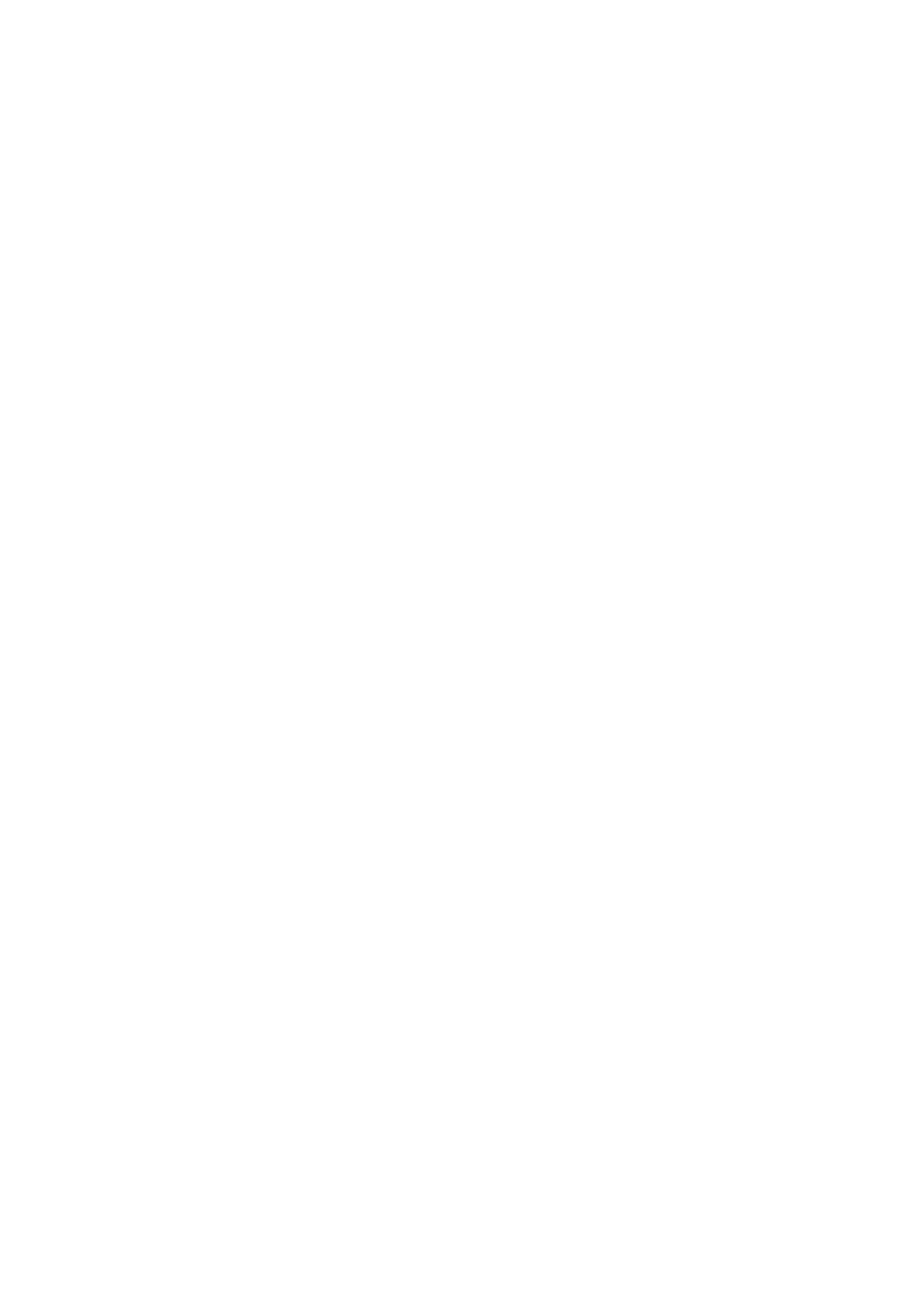

New South Wales

# **Crimes Legislation Amendment (Mobile Phones in Places of Detention) Bill 2007**

No , 2007

### **A Bill for**

An Act to amend the *Summary Offences Act 1988*, the *Crimes (Administration of Sentences) Act 1999* and the *Crimes (Administration of Sentences) Regulation 2001* to prohibit inmates using mobile phones in places of detention.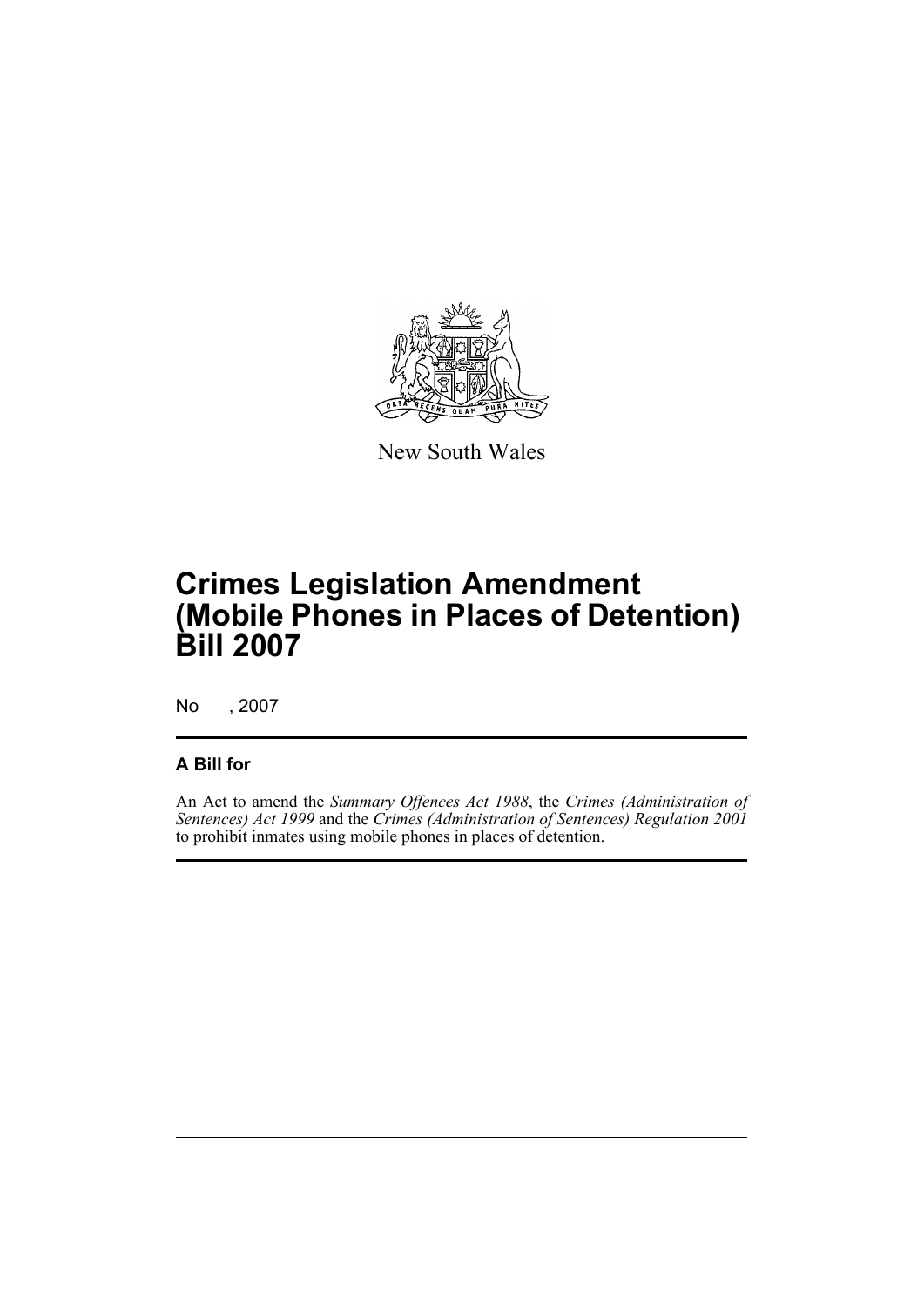<span id="page-7-3"></span><span id="page-7-2"></span><span id="page-7-1"></span><span id="page-7-0"></span>

|   | The Legislature of New South Wales enacts:                                                                                                                       | 1              |
|---|------------------------------------------------------------------------------------------------------------------------------------------------------------------|----------------|
| 1 | Name of Act                                                                                                                                                      | 2              |
|   | This Act is the Crimes Legislation Amendment (Mobile Phones in<br>Places of Detention) Act 2007.                                                                 | 3<br>4         |
| 2 | Commencement                                                                                                                                                     | 5              |
|   | This Act commences on the date of assent to this Act.                                                                                                            | 6              |
| 3 | <b>Amendment of Acts and Regulation</b>                                                                                                                          | $\overline{7}$ |
|   | The Acts and Regulation specified in Schedule 1 are amended as set out<br>in that Schedule.                                                                      | 8<br>9         |
| 4 | <b>Repeal of Act</b>                                                                                                                                             | 10             |
|   | This Act is repealed on the day following the day on which this Act<br>(1)<br>commences.                                                                         | 11<br>12       |
|   | The repeal of this Act does not, because of the operation of section 30<br>(2)<br>of the <i>Interpretation Act 1987</i> , affect any amendment made by this Act. | 13<br>14       |